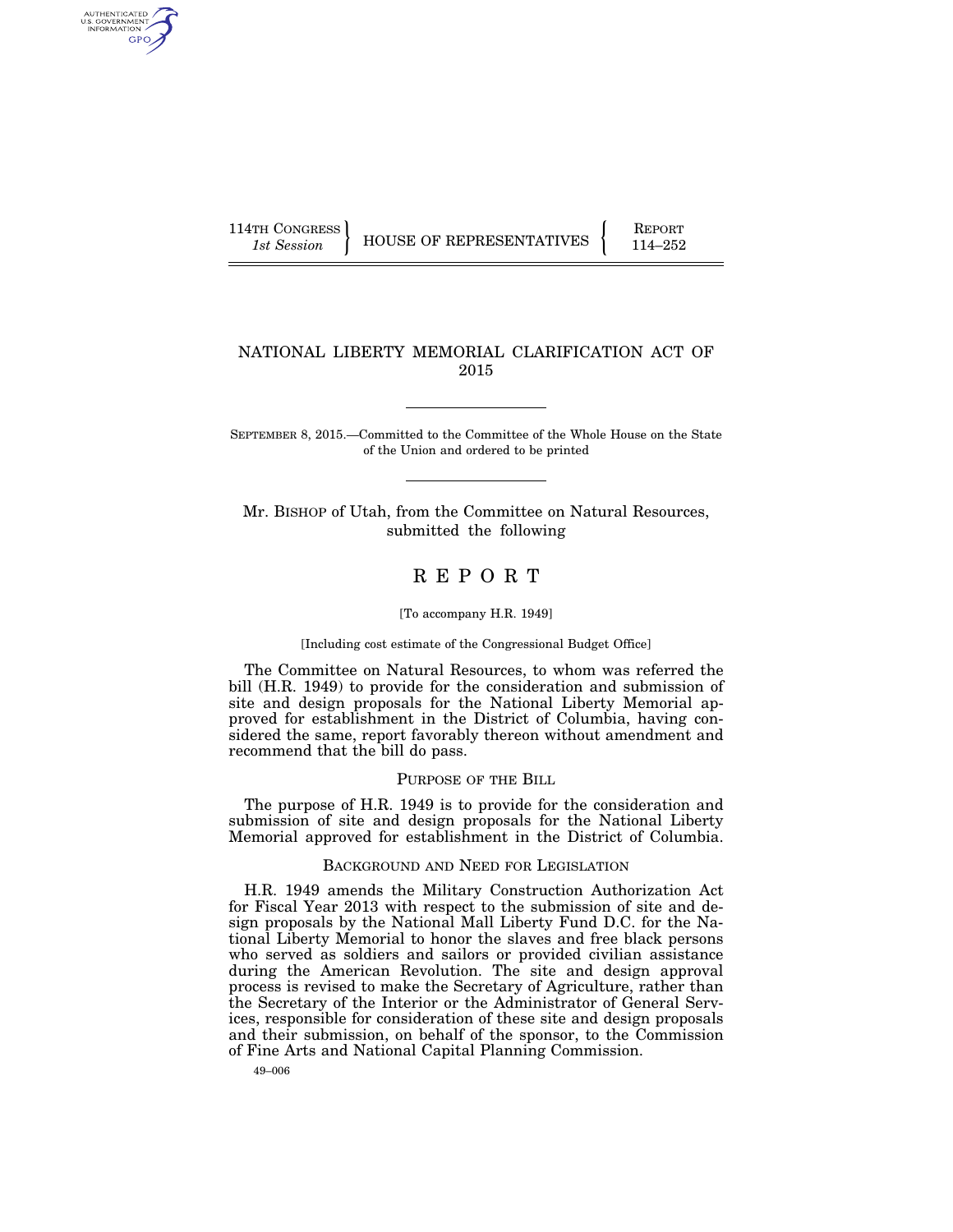Public Law 112–239, the National Defense Authorization Act for Fiscal Year 2013, authorized The National Mall Liberty Fund to establish a memorial on eligible federal land to honor the more than 5,000 courageous slaves and free black persons who served as soldiers and sailors or provided civilian assistance during the American Revolution.

Under the Commemorative Works Act (CWA), which details a process for placement of memorials and monuments in Washington, D.C., memorials must be recommended by the Government Services Administration (GSA) or the Department of the Interior for placement within what is known as Area I, as defined by the CWA. Area I is generally the locations around the National Mall but not on the Mall itself. A recommendation is made if GSA finds that the proposed memorial is ''of preeminence and lasting significance.''

On June 3, 2014, GSA notified the Natural Resources Committee that it found the proposed National Liberty Memorial to be "of preeminence and lasting significance.'' Under the requirements of the CWA, upon this notification, Congress had 150 days to concur with the finding with a joint resolution clearing the memorial to be placed within Area I. On September 26, 2014, President Obama signed Public Law 113–176 approving the recommendation made by GSA to locate the memorial authorized by Public Law 112–239 in Area I. The approved site is located on the northeast corner of 14th Street and Independence Avenue in what is currently a surface parking lot adjacent to the Department of Agriculture.

Because the approved site is located next to the Department of Agriculture, H.R. 1949 would transfer responsibility over site and design proposals and the submission of such proposals from the Secretary of the Interior or Administrator of General Services to the Secretary of Agriculture.

#### COMMITTEE ACTION

H.R. 1949 was introduced on April 22, 2015, by Congressman G.K. Butterfield (D–NC). The bill was referred to the Committee on Natural Resources, and within the Committee to the Subcommittee on Federal Lands. On July 8, 2015, the Natural Resources Committee met to consider the bill. The Subcommittee was discharged by unanimous consent. No amendments were offered and the bill was ordered favorably reported to the House of Representatives by unanimous consent on July 9, 2015.

## COMMITTEE OVERSIGHT FINDINGS AND RECOMMENDATIONS

Regarding clause  $2(b)(1)$  of rule X and clause  $3(c)(1)$  of rule XIII of the Rules of the House of Representatives, the Committee on Natural Resources' oversight findings and recommendations are reflected in the body of this report.

# COMPLIANCE WITH HOUSE RULE XIII

1. Cost of Legislation. Clause 3(d)(1) of rule XIII of the Rules of the House of Representatives requires an estimate and a comparison by the Committee of the costs which would be incurred in carrying out this bill. However, clause  $3(d)(2)(B)$  of that rule provides that this requirement does not apply when the Committee has included in its report a timely submitted cost estimate of the bill pre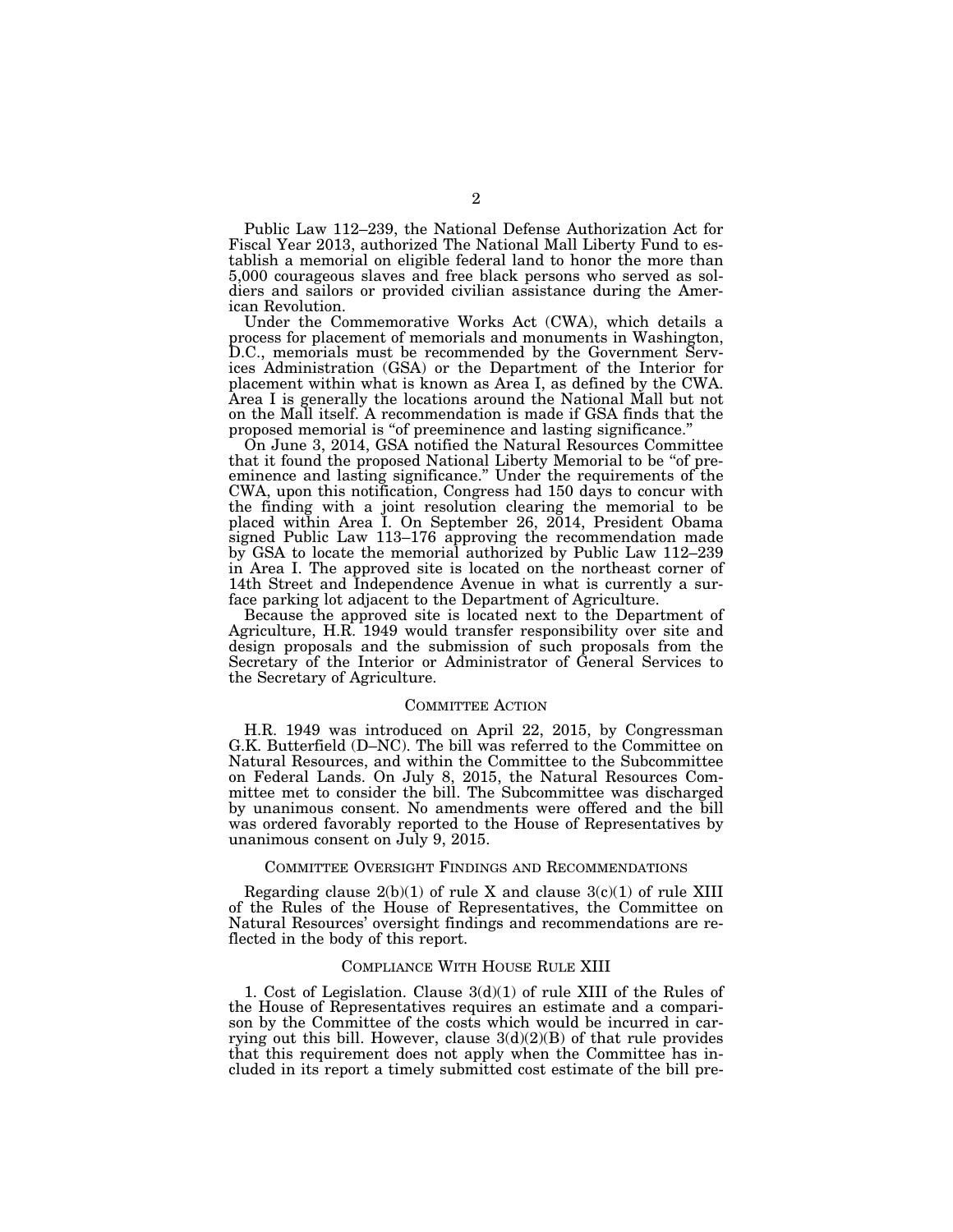pared by the Director of the Congressional Budget Office under section 402 of the Congressional Budget Act of 1974. Under clause 3(c)(3) of rule XIII of the Rules of the House of Representatives and section 403 of the Congressional Budget Act of 1974, the Committee has received the following cost estimate for this bill from the Director of the Congressional Budget Office:

# *H.R. 1949—National Liberty Memorial Clarification Act of 2015*

H.R. 1949 would amend the Military Construction Authorization Act for Fiscal Year 2013 to make the Secretary of Agriculture responsible for reviewing and approving site and design proposals for the National Liberty Memorial in Washington, D.C. Under current law, either the Secretary of the Interior or the Administrator of General Services Administration will oversee the site and design approval process for that memorial, pursuant to the Commemorative Works Act.

CBO estimates that implementing H.R. 1949 would have no significant impact on the federal budget because it would just shift certain responsibilities from one agency of the government to another. Enacting H.R. 1949 would not affect direct spending or revenues; therefore, pay-as-you-go procedures do not apply.

H.R. 1949 contains no intergovernmental or private-sector mandates as defined in the Unfunded Mandates Reform Act and would not affect the budgets of state, local, or tribal governments.

The CBO staff contact for this estimate is Marin Burnett. The estimate was approved by H. Samuel Papenfuss, Deputy Assistant Director for Budget Analysis.

2. Section 308(a) of Congressional Budget Act. As required by clause 3(c)(2) of rule XIII of the Rules of the House of Representatives and section 308(a) of the Congressional Budget Act of 1974, this bill does not contain any new budget authority, spending authority, credit authority, or an increase or decrease in revenues or tax expenditures. The Congressional Budget Office estimates that implementation of this bill would "have no significant impact on the federal budget because it would just shift certain responsibilities from one agency of the government to another.''

3. General Performance Goals and Objectives. As required by clause  $3(c)(4)$  of rule XIII, the general performance goal or objective of this bill is to provide for the consideration and submission of site and design proposals for the National Liberty Memorial approved for establishment in the District of Columbia.

# EARMARK STATEMENT

This bill does not contain any Congressional earmarks, limited tax benefits, or limited tariff benefits as defined under clause  $9(e)$ , 9(f), and 9(g) of rule XXI of the Rules of the House of Representatives.

## COMPLIANCE WITH PUBLIC LAW 104–4

This bill contains no unfunded mandates.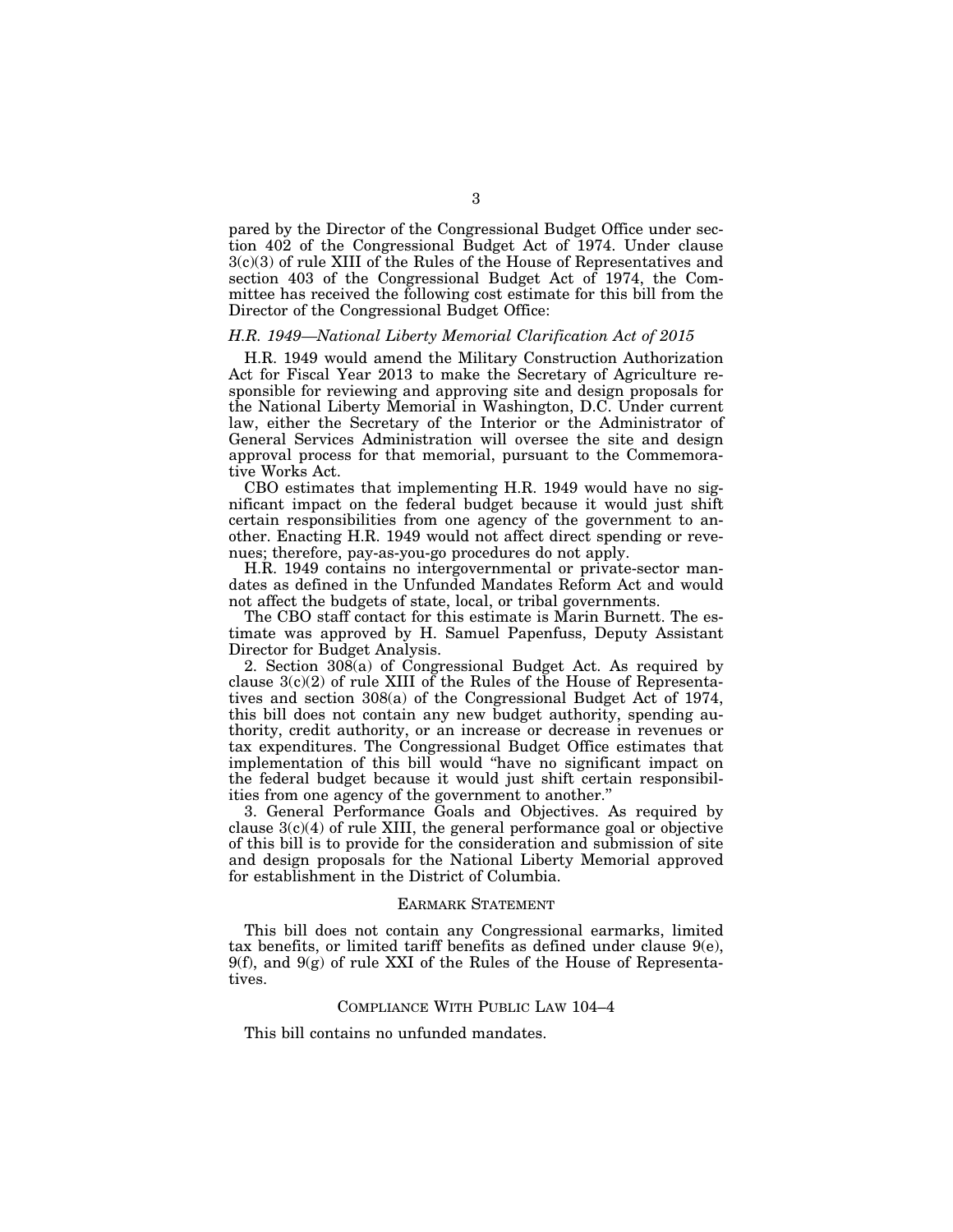# COMPLIANCE WITH H. RES. 5

Directed Rule Making. The Chairman does not believe that this bill directs any executive branch official to conduct any specific rule-making proceedings.

Duplication of Existing Programs. This bill does not establish or reauthorize a program of the federal government known to be duplicative of another program. Such program was not included in any report from the Government Accountability Office to Congress pursuant to section 21 of Public Law 111–139 or identified in the most recent Catalog of Federal Domestic Assistance published pursuant to the Federal Program Information Act (Public Law 95–220, as amended by Public Law 98–169) as relating to other programs.

## PREEMPTION OF STATE, LOCAL OR TRIBAL LAW

This bill is not intended to preempt any State, local or tribal law.

## CHANGES IN EXISTING LAW MADE BY THE BILL, AS REPORTED

In compliance with clause 3(e) of rule XIII of the Rules of the House of Representatives, changes in existing law made by the bill, as reported, are shown as follows (existing law proposed to be omitted is enclosed in black brackets, new matter is printed in italic, and existing law in which no change is proposed is shown in roman):

# **MILITARY CONSTRUCTION AUTHORIZATION ACT FOR FISCAL YEAR 2013**

\* \* \* \* \* \* \*

# **DIVISION B—MILITARY CONSTRUCTION AUTHORIZATIONS**

\* \* \* \* \* \* \*

# TITLE XXVIII

# MILITARY CONSTRUCTION GENERAL PROVISIONS \* \* \* \* \* \* \*

#### SUBTITLE F—OTHER MATTERS

\* \* \* \* \* \* \* SEC. 2860. ESTABLISHMENT OF COMMEMORATIVE WORK TO SLAVES AND FREE BLACK PERSONS WHO SERVED IN AMERICAN REVOLUTION.

(a) ELIGIBLE FEDERAL LAND.—In this section, the term ''eligible Federal land" means Federal land depicted as "Area I" or "Area II" on the map numbered 869/86501 B and dated June 24, 2003. The term does not include the Reserve (as defined in section 8902(a) of title 40, United States Code).

(b) COMMEMORATIVE WORK AUTHORIZED.—The National Mall Liberty Fund D.C. may establish a memorial on eligible Federal land to honor the more than 5,000 courageous slaves and free Black persons who served as soldiers and sailors or provided civilian assistance during the American Revolution.